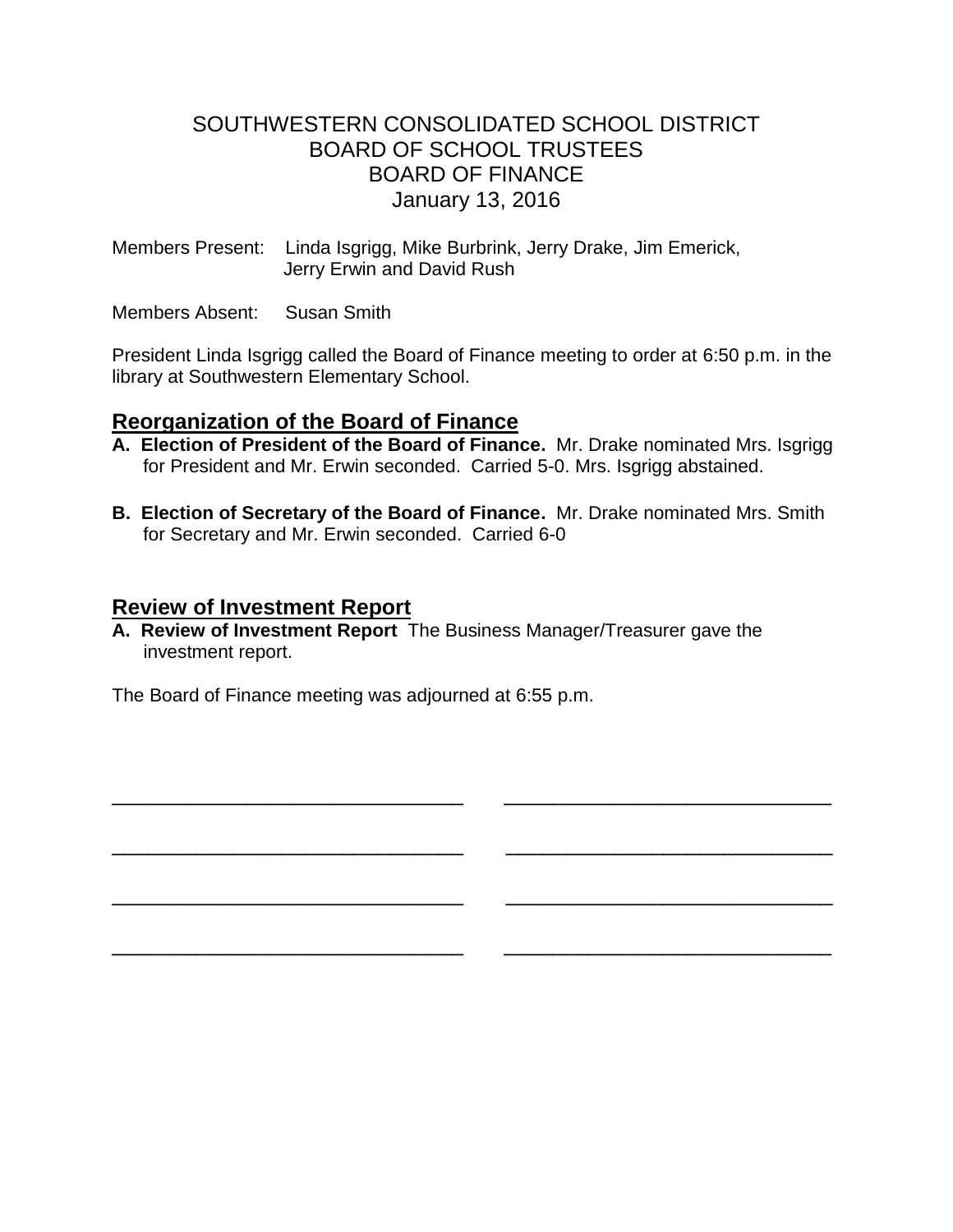# SOUTHWESTERN CONSOLIDATED SCHOOL DISTRICT BOARD OF SCHOOL TRUSTEES January 13, 2016

Members Present: Mike Burbrink, Jerry Drake, Jim Emerick, Jerry Erwin, Linda Isgrigg and David Rush.

Members Absent: Susan Smith

President Linda Isgrigg called the meeting to order at 7 p.m. in the library at Southwestern Elementary Media Center. She led the pledge to the United States flag.

#### **Reorganization of the Board of School Trustees**

## **A. Election of Board Officers**

Mr. Drake nominated Mrs. Isgrigg for President. Mr. Erwin seconded. Carried 5-0. Mrs. Isgrigg abstained.

 Mr. Drake nominated Mr. Burbrink for Vice President. Mr. Erwin seconded. Carried 5-0. Mr. Burbrink abstained.

Mr. Drake nominated Mrs. Smith for Secretary. Mr. Erwin seconded. Carried 6-0

#### **B. Appointment of Blue River Career Program Representative:**

Mr. Drake nominated Mr. Erwin for Blue River Program Representative and Mrs. Isgrigg as his alternate. Mr. Emerick seconded. Carried 5-0. Mr. Erwin abstained.

- **C. Appointment of School Attorney, Denny Harrold; Board Executive Secretary and District Treasurer, Michele Bedwell; Deputy Treasurer, Bonnie Thopy; High School ECA Treasurer, Lyvonne Rowe; and Elementary ECA Treasurer, Leanne Dellapenna.** Mr. Drake moved that personnel stay the same. Mr. Burbink seconded. Carried 6-0
- **D. Set Board and Board Secretary Salaries.**

Mr. Drake moved that the board salaries remain at \$1,500.00 per year and the Board secretary receive \$45 per meeting (change from \$30). Mr. Burbrink seconded. Carried 6-0

## **E. Adoption of Annual Board Calendar and location of Meetings**

Mr. Drake moved that the board approve the board calendar and locations of meetings, as presented**.** The board will meet on the second Wednesday of each month in the Administrative Board Room except in October when they will meet at the Jr./Sr. High media center and in December at the Elementary. Mr. Erwin seconded. Carried 6-0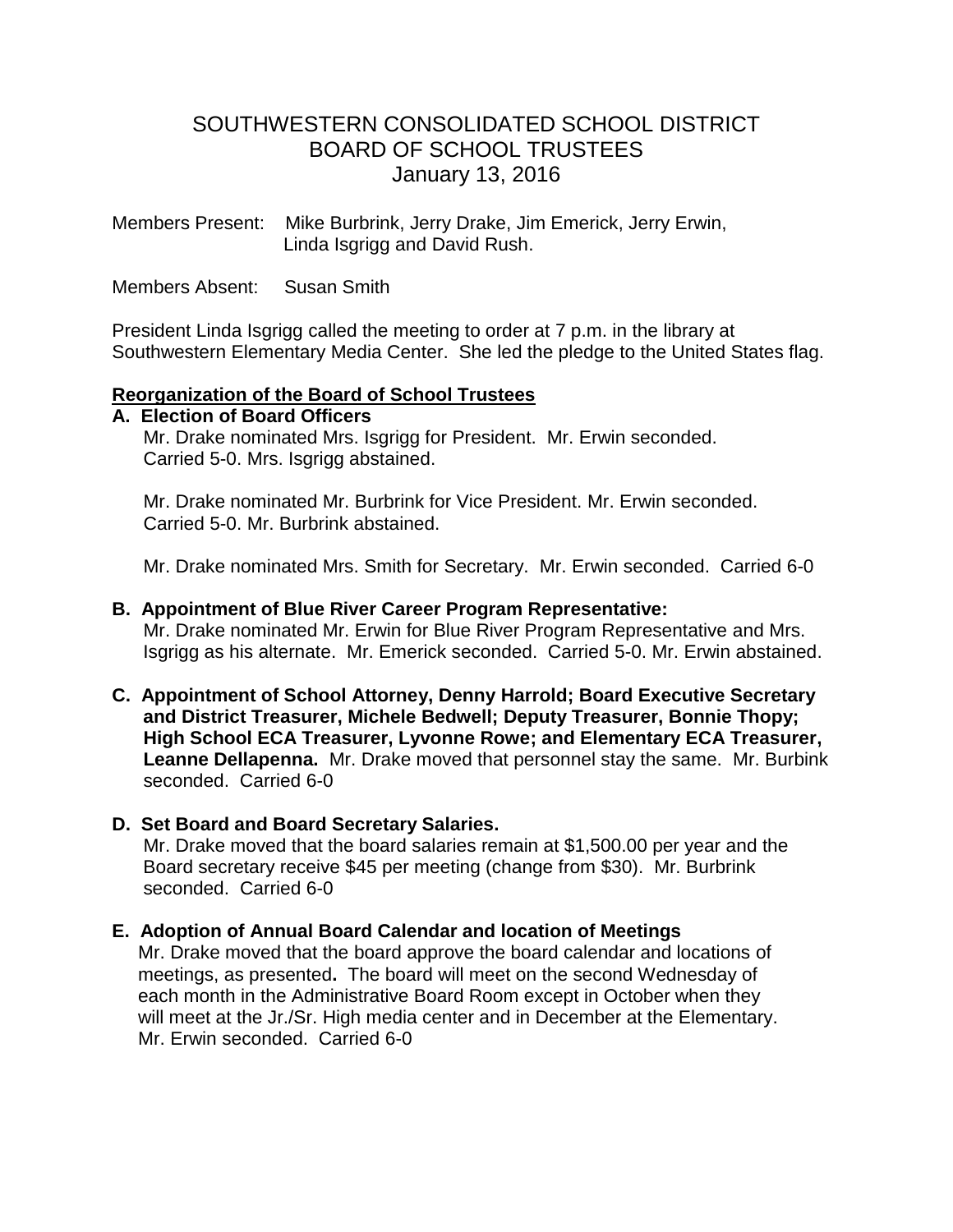## **Public Comments**

None

## **Consent Items and Claims**

Mr. Burbrink moved and Mr. Emerick seconded the motion to approve the minutes of previous meetings. Carried 6-0

Mr. Erwin moved and Mr. Emerick seconded the motion to approve the accounts payable vouchers as presented. Carried 6-0

## **Business & Financial Report**

Mrs. Isgrigg informed the board that the financial report was in their packet. No questions were asked regarding the report.

#### **Dr. Maurer asked that the board approve the year-end transfers for 2015.**

Mr. Burbrink moved and Mr. Erwin seconded. Carried 6-0

#### **Extracurricular & Cafeteria**

It was stated that the extracurricular and cafeteria reports were in the board packet.

#### **New Business**

- **A. Public Hearing on the Proposed Project.** Mr. Harrold explained that this meeting was published in The Shelbyville News to give the community notice that Southwestern CSD of Shelby County intends to issue bonds in the sum of \$2 million in order to repair or alter the school buildings. He submitted the newspapers' proof of publication of the meeting.
	- Dr. Maurer explained the planned projects and estimated costs:
	- (1) New wastewater treatment plant estimated cost of \$500,000.00
	- (2) Renovate restrooms in the high school estimated cost of \$250,000.00
	- (3) Asphalting the parking lot estimated cost of \$300,000.00
	- (4) Update security at the elementary school estimated cost of \$4-\$500,000.00
	- (5) Finance remainder of greenhouse estimated cost \$100,000.00
	- (6) Electrical and lighting issues, especially in the high school gymnasium
	- (7) Athletic field electrical work
	- (8) Finish softball diamond

 Umbaugh presented Southwestern's Summary of Financing for the \$2 million issue for a term of 6 years, 9 months, with an estimated maximum tax rate of .2118. Lease payments would be completed in 2022.

 A question was asked as to where bonds could be purchased. Mr. Harrold explained that the Multi-School Building Corporation would issue the bonds, the Bond Counsel (Ice Miller) would sell the bonds, details would be available later regarding selling the bonds to the public.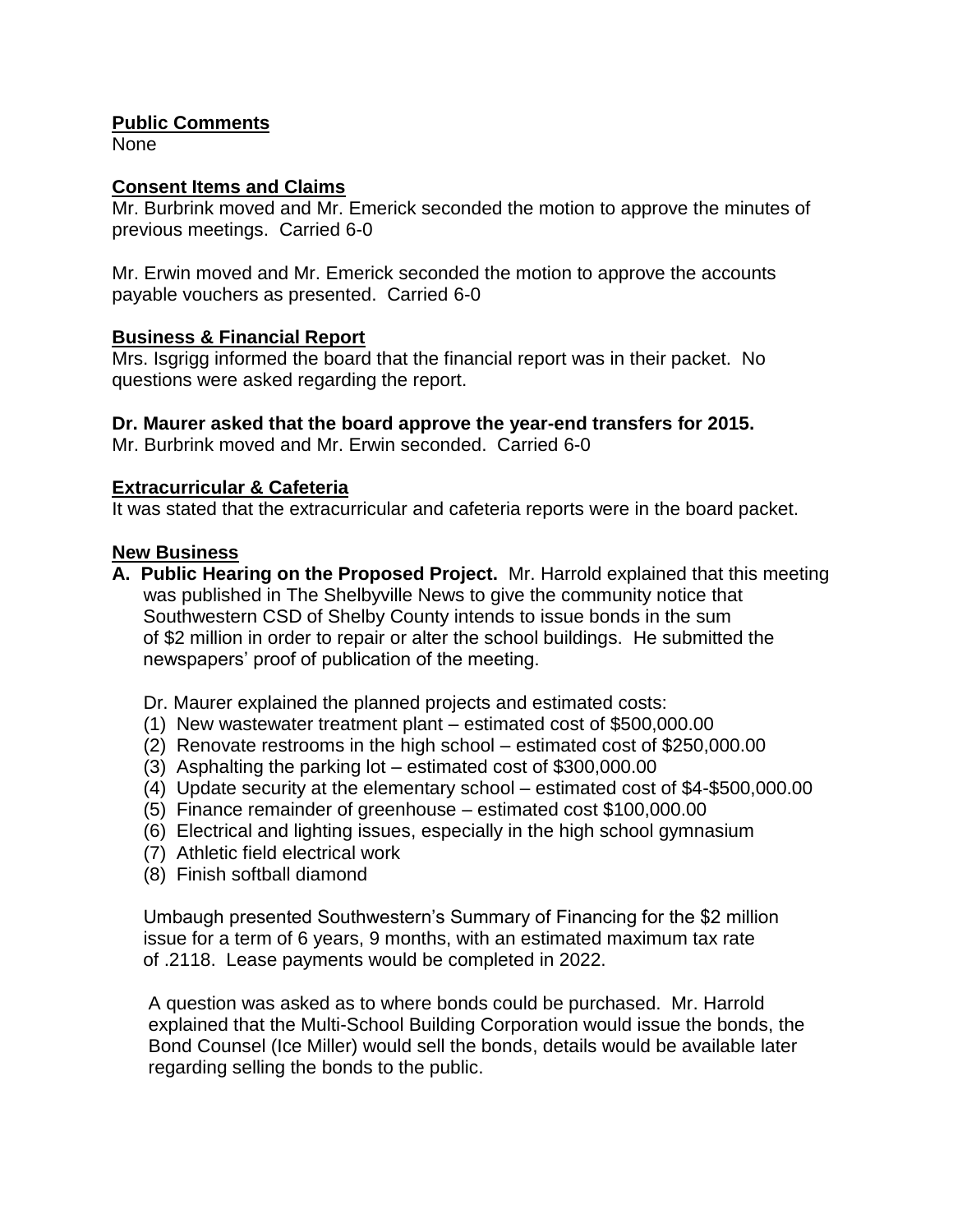Dr. Maurer was also asked if the projects would be prioritized. Her response was that the wastewater treatment plant would be the top priority. And, all of the other projects needed to be completed.

 It was also asked that the greenhouse not be done before the security at the elementary. Dr. Maurer also stated that moving the elementary office and securing the entrance would be highest on the priority list for elementary security.

- **B. Recommend adoption of the Project Resolution.** (See Excerpts for Exhibit A)
- **C. Recommend adoption of a Resolution approving Form of Fourth Amendment to Lease.** (See Excerpts for Exhibit B) Mr. Drake motioned and Mr. Emerick seconded. Carried 6-0
- **D. Recommend adoption of a Resolution reapproving formation of the Building Corporation.** (See Excerpts for Exhibit C) Mr. Burbrink motioned and Mr. Erwin seconded. Carried 6-0
- **E. Recommend approval of Waste Water Treatment Plant equipment as specified by the selection committee. The selection committee chose the algae wheel process with approval to continue with the notice to proceed.** Mr. Drake moved and Mr. Erwin seconded. Carried 6-0

 The selection commitee was comprised of Mr. Burbrink, Mr. Emerick, Mr. Church, Mr. Turpin and Mr. Hancock. Mr. Church reported that the selection committee chose the algae wheel process and by approval of the notice to proceed the algae wheel application with IDEM can be started and hopefully approved so that construction can begin in the summer.

- **F. Recommend approval of the 2016 contract for the school attorney.**  Mr. Burbrink moved and Mr. Rush seconded. Carried 6-0
- **G. Recommend approval of the Conflict of interest Disclosure.** Mr. Erwin had a disclosure because he has a contract as a contracted vendor as a bus driver. Mr. Burbrink moved and Mr. Rush seconded. Carried 5-0. Mr. Erwin abstained
- **H. Recommend approval to cancel outstanding checks that have not cleared the bank within two years of the date of issue.** Mr. Burbrink moved and Mr. Emerick seconded. Carried 6-0
- **I. Recommend acceptance of \$3,000.00 from the Dairy and Nutrition Council of Indiana to promote healthy eating through a cooking club.** Mrs. Elliott applied for this grant through Fuel Up 60. Mr. Erwin moved and Mr. Emerick seconded. Carried 6-0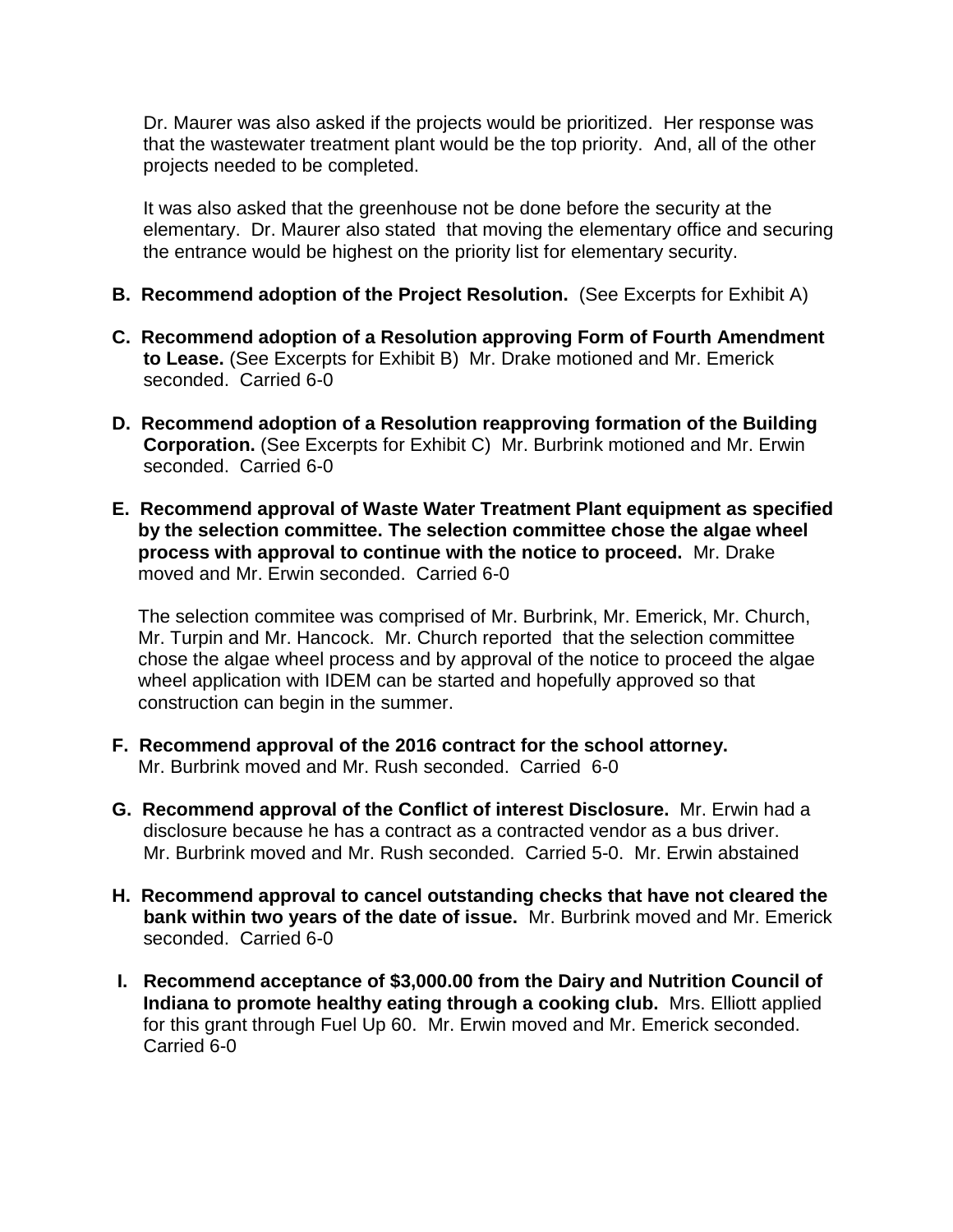- **J. Recommend acceptance of \$125.00 from Mt. Gilead Baptist Church, \$50.00 from Mt. Auburn Christian Church and \$300.00 from a local women's club for the Southwestern Cupboard.** Mr. Erwin moved and Mr. Burbrink seconded. Carried 6-0
- **K. Recommend the acceptance of the following donations for the high school library in memory of Eric Manning:** \$50.00 from Central Trucking, Inc., \$100.00 from Nephrology and Internal Medicine, Inc., \$50.00 from Thor and Michelle Moestue, \$20.00 from Neal and Darcy Muldoon, \$30.00 from M. Elaine Hagan, \$165.00 from Honda Manufacturing, \$10.00 from Meghan Sanders, \$100.00 from Mr. and Mrs. Robert Reardon, \$210.00 from Sarah Hermanson, \$50.00 from Tessie Paul, \$5.00 from Josh and Sara Monroe, \$40.00 from Michael Jinkens, \$150.00 from anonymous, \$280.00 from Steven and Teresa Smith and \$100.00 from Mary and Arnie Moestue. The total donations amount was \$1,360.00. Mr. Erwin moved and Mr. Drake seconded. Carried 6-0
- **L. Recommend acceptance of the Amended Joint Agreement for the Establishment and Operation of Earlywood Educational Services.** Mr. Erwin moved and Mr. Rush seconded. Carried 6-0
- **M. Recommend approval for teachers to request funds generated from the Donor's Choose Charity providing the funds acquired through the online website are accepted by the board at a public meeting as donations and funds are deposited in and expended through a Southwestern account.** After some discussion regarding this issue, Mr. Drake made the motion to approve the funds acquired on this website as fund raisers and approve them during the April and October board meetings. Mr. Burbrink seconded. 2-4 Mr. Erwin, Mr. Rush, Mrs. Isgrigg and Mr. Emerick voted against. Motion did not pass.
- **N. Other**

 **Dr. Maurer asked for the approval of Mr. Swigert to attend the IMEA in Ft. Wayne Indiana on January 15 &16th and Mrs. Neville to attend the CoSN CETL with all expenses paid by CoSN for the meeting in Las Vegas, Nevada on January 22 & 23.** Mr. Erwin moved and Mr. Rush seconded. Carried 6-0

 Mr. Hancock, Facilities Director, presented to the board regarding lighting specifically in regards to the gymnasium. He recommended that Southwestern use LED lighting in the gymnasium. Some reasons were: brighter lighting, no dust, 10 year warranty, dimming an option on new lights which will help save money. Mr. Hancock is also working on receiving a rebate from Rush Shelby/Hoosier Energy for the lighting.

 Mr. Drake made the motion to proceed with the purchase and installation of LED lighting as presented.Mr. Burbrink seconded. Carried 6-0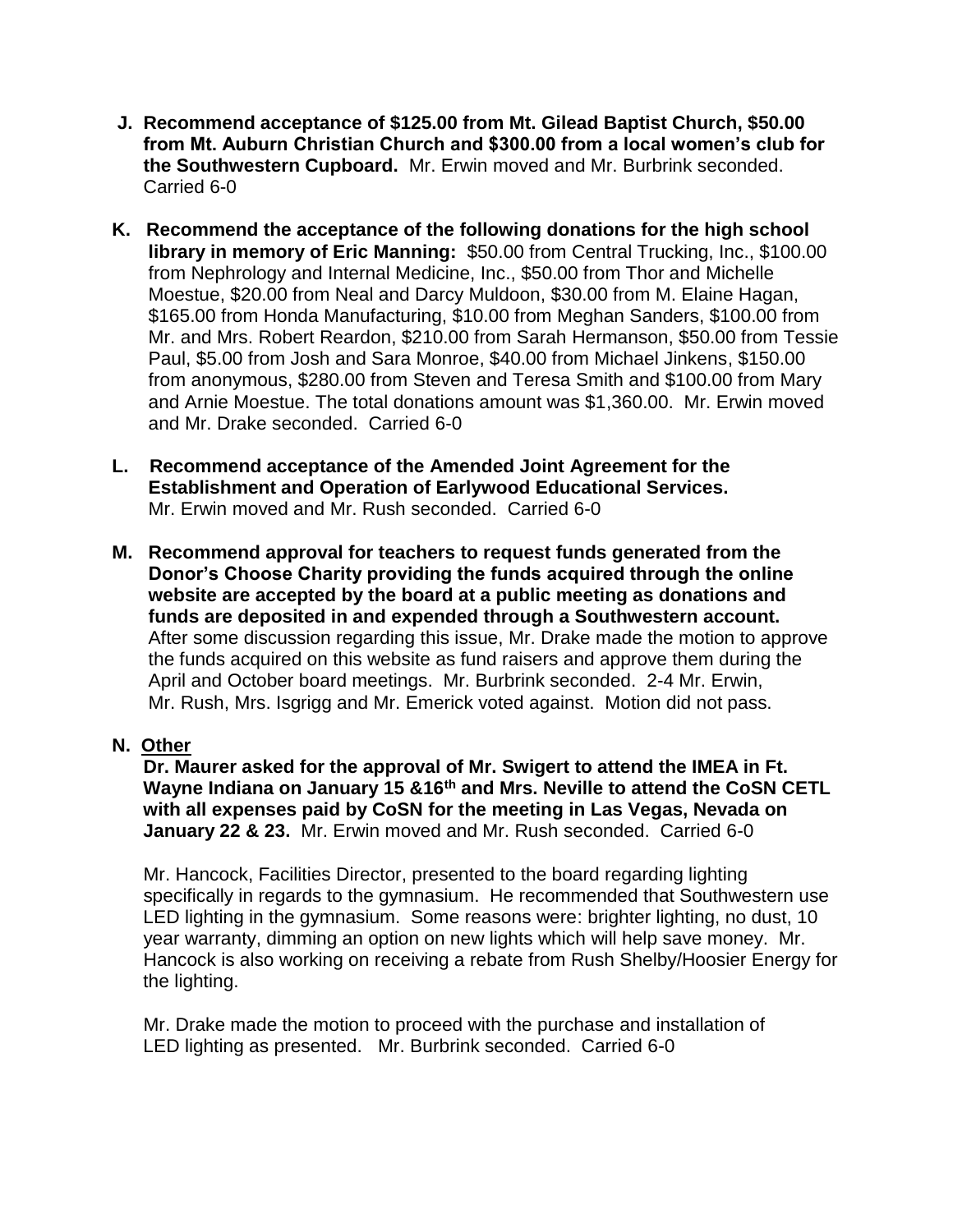## **Southwestern Elementary Report**

Lindsay Chase, Director of Curriculum, Literacy, and Interventions, presented to the board. Mrs. Chase has created a data analysis piece that tracks students' scores from year to year. Dr. Maurer commented that the tracking that Mrs. Chase has done considerably helped teachers and students.

## **Principal's Report**

Mr. Edwards commented that he and Mr. Chase attended a conference where a company was selling what Mrs. Chase is actually doing for the corporation and it is expensive when you have to buy it. He also mentioned that the comradery of the corporation helps to make the children more successful.

Mr. Chase spoke on Google Expeditions that came to the school last Friday. He thanked Mrs. Neville for inviting them. Many of the students wanted to attend because they heard the feedback from other students. It was a great experience for the students. Mr. Chase also reported that Mr. Oliver's class had been designing houses using the 3D printer.

## **Superintendent's Report**

Dr. Maurer presented ISTEP scores to the board. Southwestern Elementary had the highest scores for math and English in our conference. Our score as a district was 66.20% and we ranked 30<sup>th</sup> out of 300 school districts in the state. That may be an indicator about school grades in the state. The school grades have not been released yet.

Dr. Maurer gave the board members a new set of Neola policies to review. She stated the policies' would be next month and the  $2<sup>nd</sup>$  reading the month following.

Dr. Maurer reported that the State Board of Accounts said that it was a local decision on whether a district allowed "charging" on lunch accounts. Free and reduced programs are available to students who qualify. Dr. Maurer explained that we would begin to allow students to charge lunches but we would also be encouraging parents to set lunch accounts up so they would receive a reminder when accounts became low. She said we would always give children a hot meal and at the end of the school year, any unpaid accounts would be turned over to small claims court. She stated information regarding this issue would go out to parents in a newsletter.

She stated Senate Bill 147(Security Bill) will have its first reading in the Senate on Tuesday and then it would go to the Homeland Security and Transportation Committee.

## **Personnel**

## **A. Staff Leaves/Resignations/Terminations**: None

**B. Recommendations to Hire:**

None